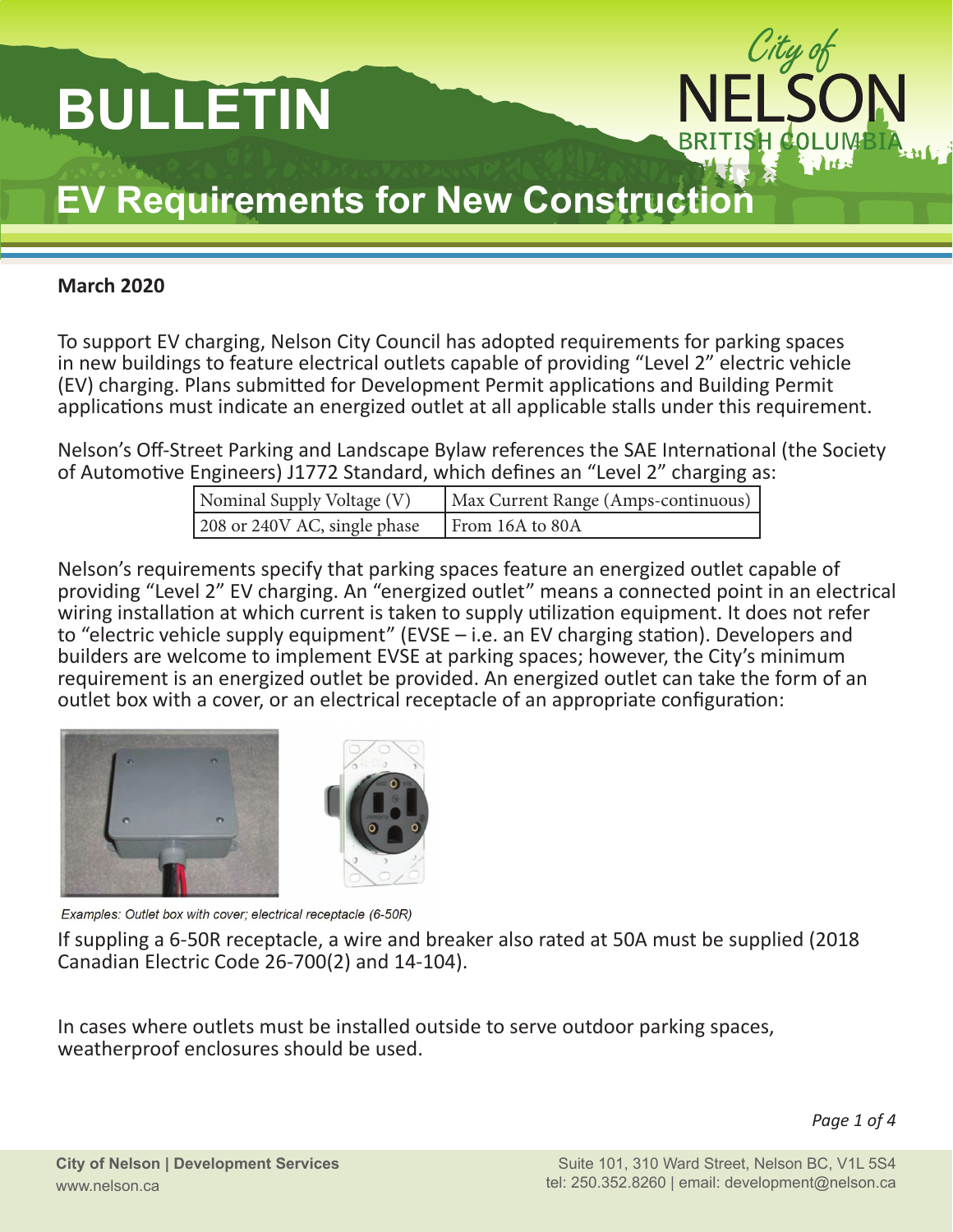

The bylaw sets the following requirements:

- Energized outlets provided pursuant to this section shall be clearly labelled for their intended use as electric vehicle charging.
- For new buildings that contain at least one dwelling unit, **at least one parking space per dwelling unit** shall feature Level 2 Charging or higher.
- For the first 10 required parking spaces, or a part thereof, for a **commercial, industrial, mixed-use, public, or institutional use**, a minimum of two parking spaces shall feature Level 2 Charging or higher, plus two Level 2 Charging or higher spaces for any portion of each additional 10 parking spaces.
- Where one or more accessible parking spaces are required by the bylaw, at least 50% shall feature Level 2 Charging or higher.
- Where a car-share stall is provided under subsections 7.3(2) or 7.3(5) of the bylaw, it shall feature Level 2 Charging or higher.

No electric vehicle parking will be required to construct a new dwelling unit within an existing building; for example, a secondary suite.

#### **Residential Developments with Private Parking Spaces**

To meet the City's requirements, **these parking areas must feature energized outlets of 208- 240V AC 1-phase, and minimum 32 amp (40 amp branch breaker)**. One outlet can be shared between two, three or four adjacent parking spaces; users will have the option to install a multi-headed charging station to serve multiple vehicles.

In cases where no additional circuits are available for EVSE and dedicating a 40A circuit to the charging infrastructure would lead to an electrical panel upgrade, a "load miser", "watt miser" or "charge controller" may be used. Such equipment options allow a Level 2 charger to be implemented without exceeding the capacity of a panel or circuit. This does not preclude other EV energy management systems from being used.

*Page 2 of 4*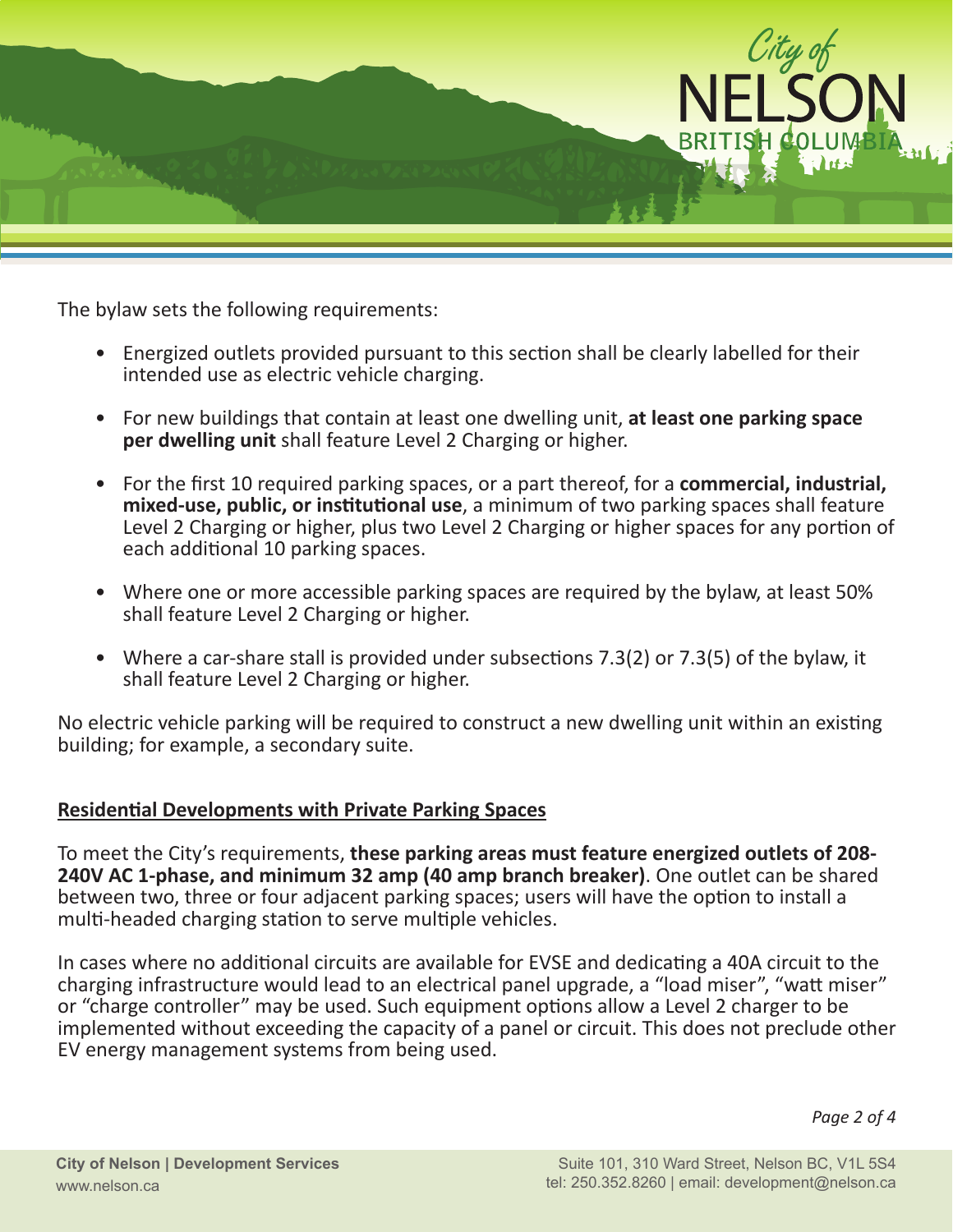

#### **Multi-Unit and Commercial Developments with Shared Parking Areas**

Two strategies may be used to meet the requirements:

#### 1. Dedicated Circuits

Projects can meet the requirement by providing a dedicated circuit capable of providing Level 2 charging to an outlet at each parking stall at each parking stall. Attachment 1 illustrates such a configuration. It indicates a 40A dedicated branch circuit per stall, which isn't a receptacle but a connection point for an EVSE (Charging Station).

#### 2. EV Energy Management Systems

"EV energy management systems" refers to a variety of technologies that can control the electrical load associated with charging EVs. These systems are also variously referred to as "load sharing", "load management", "smart charging", etc. Many EV energy management systems for multifamily developments entail multiple EVSE connected to one electrical circuit, with EVSE with communications capabilities able to control their collective load so as not to exceed the capacity of a circuit. Designing for EV energy management systems can reduce the load for which the building electrical systems must be constructed, and thereby lower costs, relative to dedicated circuits. Section 8 of the 2018 edition of the Canadian Electrical Code recognizes the use of "EV energy management systems".

Attachment 2 indicates an EVSE at each of the 4 points on the shared branch circuit, with overall EV energy management system control of the 4 EVSE points.

The City of Richmond commissioned a report that profiles a variety of EV energy management system configurations, including commentary on their benefits, limitations, applications, and BC Electrical Code compliance considerations. The report is available here: [www.richmond.](www.richmond.ca/__shared/assets/EV_Charging_in_Shared_Parking_Areas_Report51731.pdf) [ca/\\_\\_shared/assets/EV\\_Charging\\_in\\_Shared\\_Parking\\_Areas\\_Report51731.pdf](www.richmond.ca/__shared/assets/EV_Charging_in_Shared_Parking_Areas_Report51731.pdf) 

#### *Performance Standard*

As per the bylaw, the Director of Development Services can establish a performance standard for projects with EV energy management systems. The performance standard is:

*The system must be capable of supplying a minimum performance level of 12 kWh per parking space over an eight (8) hour overnight period, assuming that all parking spaces are in use by a charging EV.*

*Page 3 of 4*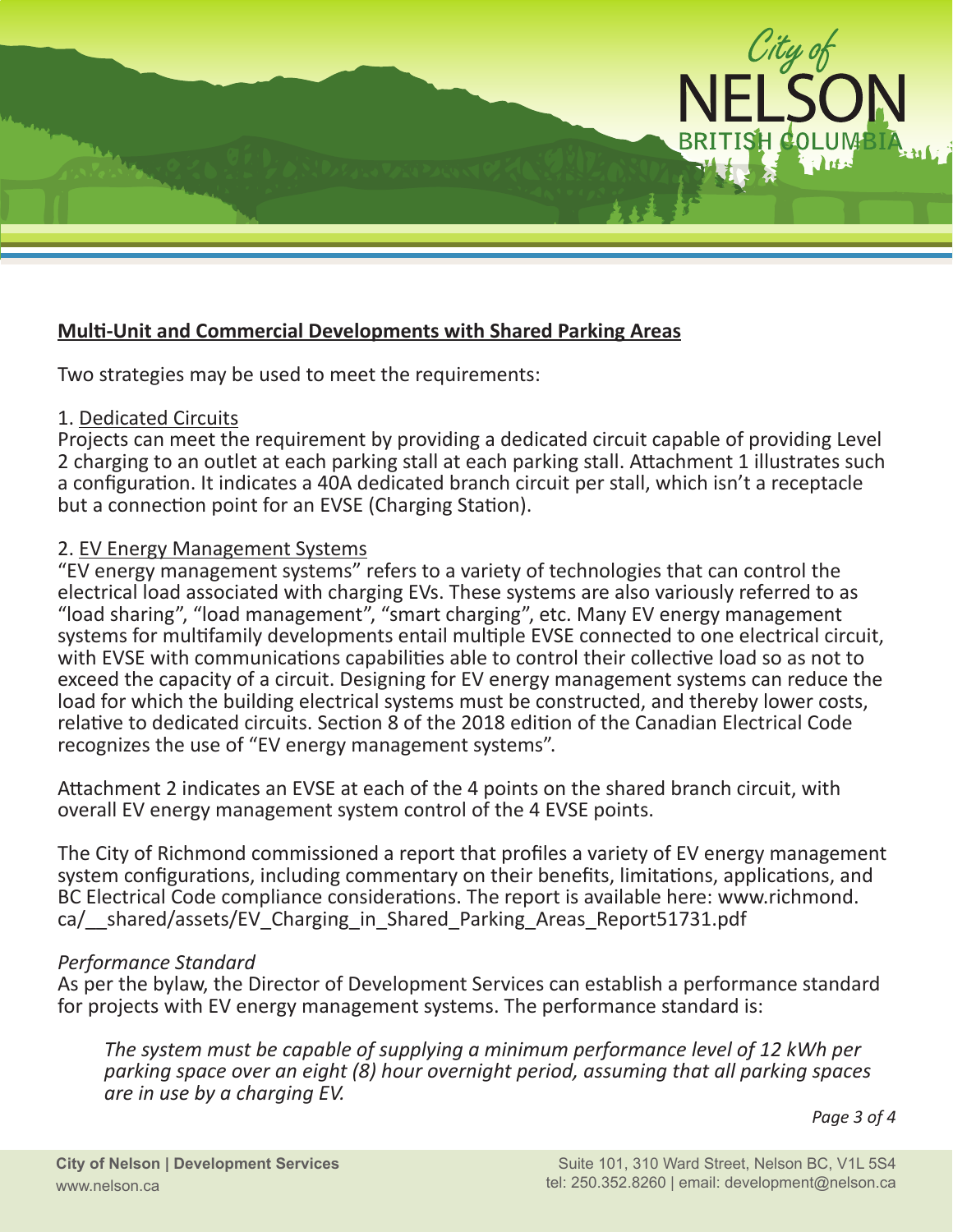

*Projects implementing EV energy management systems must provide for communications technology necessary for the function of an EV energy management system (e.g. cellular, wireless, or cabled infrastructure).*

The intent of the performance standard is to ensure sufficient electricity is available to EV drivers to ensure a reasonable rate of overnight recharging. A variety of electrical infrastructure configurations are capable of meeting this performance standard. One configuration is to provide four (4) or fewer outlets on a 208V 40A circuit (see Attachment 2)<sup>1</sup>.

#### *Management of EV Charging in Stratas*

New developments are encouraged to file strata bylaws and/or establish rules and service contracts which ensure successful management of EV charging infrastructure.

Guidance on strata bylaws and rules is available in the report linked below: www.richmond.ca/ shared/assets/EV Charging in Shared Parking Areas Report51731.pdf

Likewise, model strata bylaws are available from: [http://pluginbc.ca/resource/strata-bylaw](http://pluginbc.ca/resource/strata-bylaw-templates-ev-charging/)[templates-ev-charging/](http://pluginbc.ca/resource/strata-bylaw-templates-ev-charging/)

EV load should be metered separately from the "House" (i.e. common area or building) load. Energized outlets may be connected to a single BC Hydro meter that is separate from other meters. Alternately, energized outlets must be connected to a dedicated BCH meter sockets for each outlet.

<sup>1</sup> This does not preclude configurations with higher capacity branch circuits and larger numbers of chargers —other configurations may employ higher amperage circuits and share more EVSEs, or they might use dedicated circuits to the EVSEs and overload the panel with an energy management system to limit the use, provided the performance standard is met with an equivalent supply.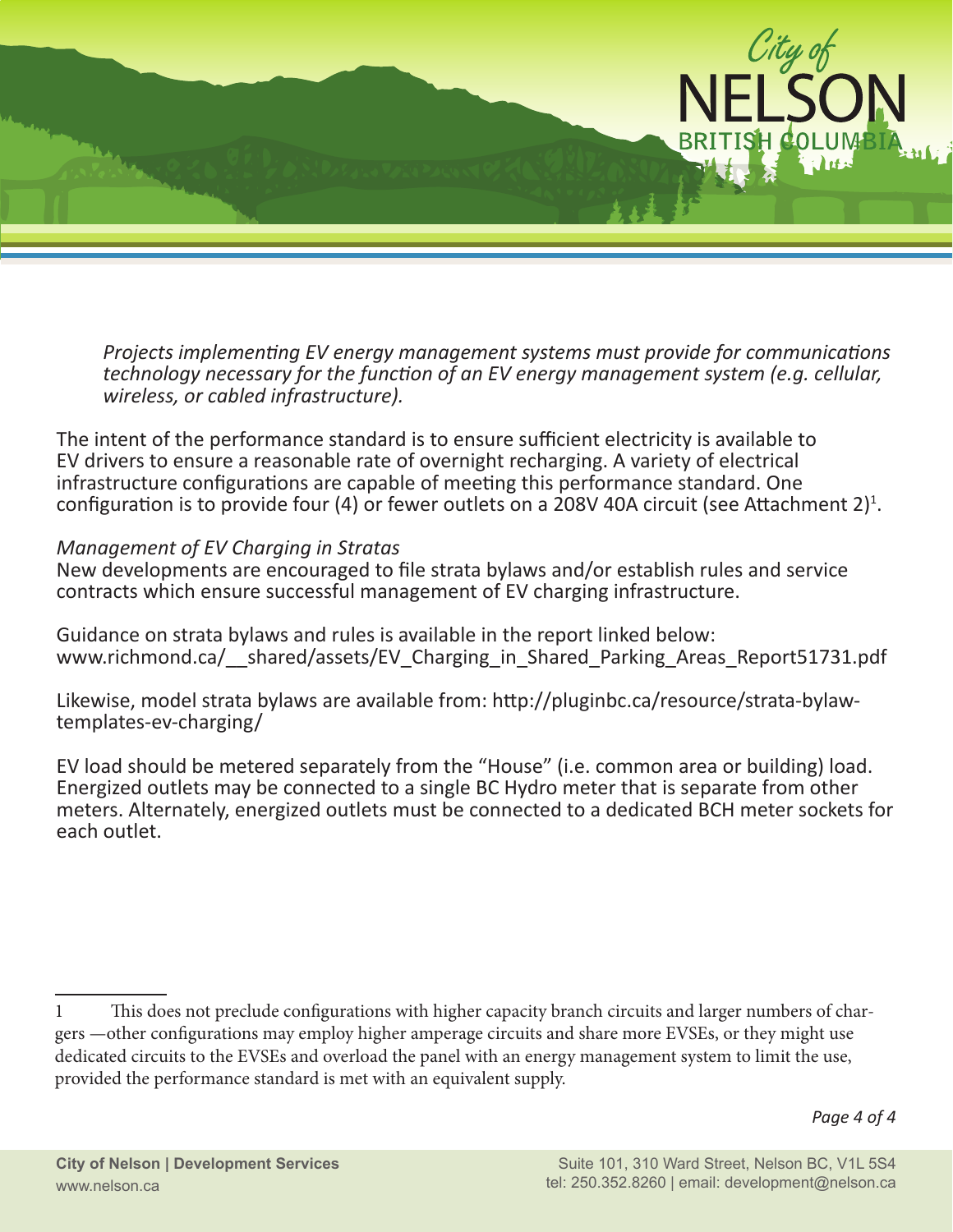# **Attachment 1: Electrical Configuration for Dedicated Circuits – Multifamily Development**